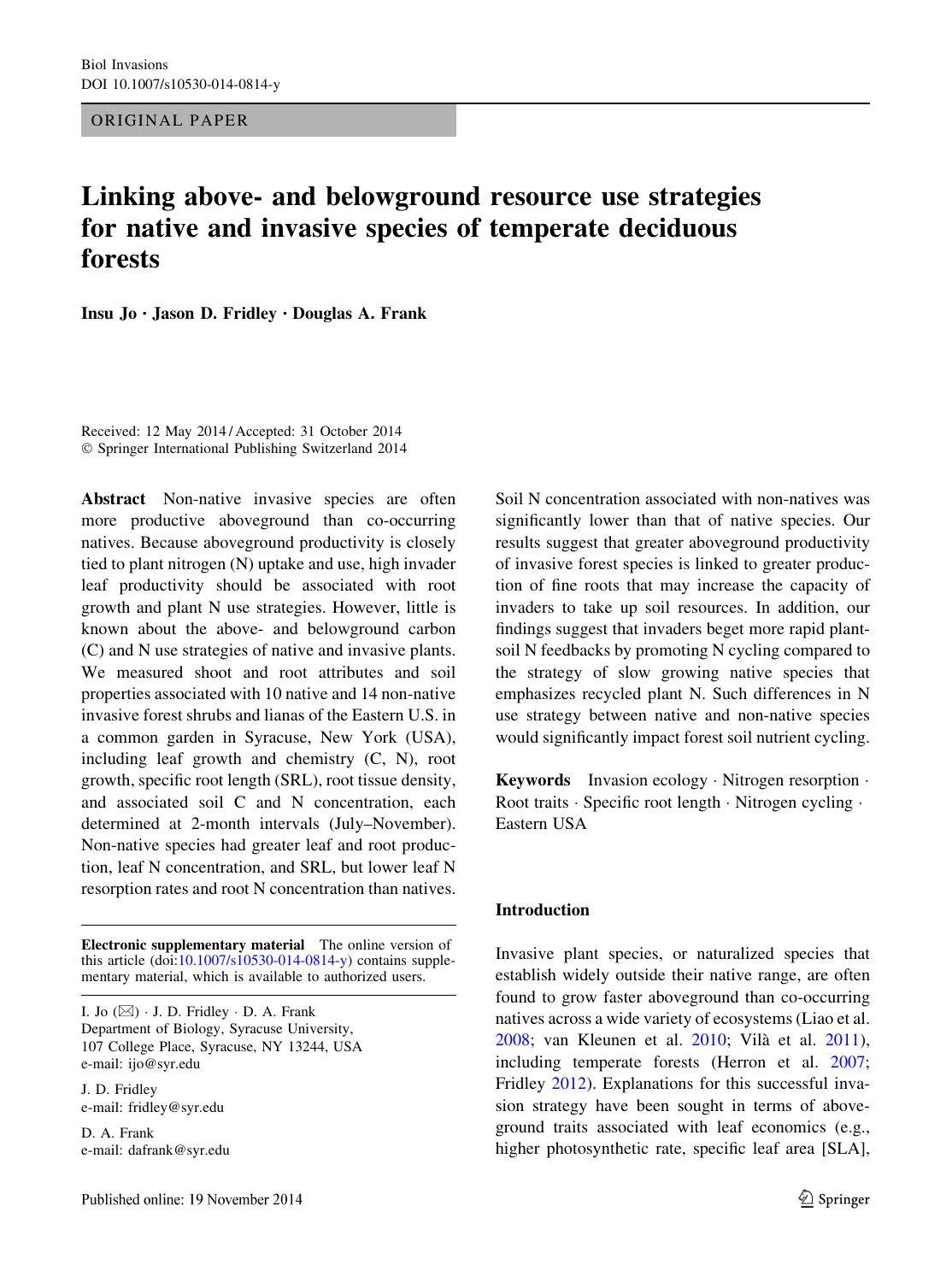I. Jo et al.

leaf nitrogen [N] concentration; as evaluated by Baruch and Goldstein [1999;](#page-8-0) Funk and Vitousek [2007;](#page-8-0) Leishman et al. [2007,](#page-8-0) [2010](#page-8-0); Osunkoya et al. [2010;](#page-9-0) Ordonez and Olff [2013\)](#page-9-0). Few if any studies, however, have examined the belowground traits presumably required to support a high rate of aboveground physiological activity. In particular, it remains unclear whether faster rates of aboveground productivity by invaders are associated with qualitatively different strategies of root production, allocation, and nutrient uptake compared to native species in the invaded habitat.

Because plant productivity is often limited by available N in terrestrial ecosystems, the way in which invasive plants harvest and use N is likely to be an important component of their success and an important component of their impacts on nutrient cycling (Laungani and Knops [2009\)](#page-8-0). However, linkages between how carbon (C) and N are acquired and used by invaders are poorly understood because rooting behaviors of invasive plants have been rarely investigated. In a comparison of over 70 native and invasive shrubs and lianas in Eastern U.S. forests, Fridley [\(2012](#page-8-0)) found that non-native species had substantially (4-wk) delayed autumnal leaf senescence, which would seemingly limit the capacity of invaders to recycle N from senescing leaves given the time typically required for nutrient resorption in deciduous species (Weih [2009\)](#page-9-0). Additional analyses by Heberling and Fridley [\(2013](#page-8-0)) of the leaf characteristics of a subset of these species corroborated that invaders had both more productive and longer-lived leaves with greater photosynthetic capacity and leaf N concentration, such that, on average, more C was produced per unit N over the lifetime of the leaf. If invaders are investing more C and nutrients in leaves, what are the implications for whole plant function, and particularly belowground resource allocation?

Root foraging behavior and nutrient uptake capacity in general have received scant attention in nativeinvader comparisons but could be a primary mechanism of invader advantage in N-limited ecosystems (Laungani and Knops [2009](#page-8-0)). In theory, C gains by more productive invaders could be invested belowground in the form of greater allocation to fine roots, higher specific root length (SRL), greater nutrient uptake kinetics, or morphological changes to roots that favor nutrient exchanges with soil microbes (Chapin [1980;](#page-8-0) Hodge [2004](#page-8-0); Craine [2011](#page-8-0)). In temperate

deciduous forests, for example, the C subsidy that invaders get from exhibiting a longer growing season (Fridley [2012](#page-8-0)) could be invested into greater soil nutrient foraging and uptake. However, there has as yet been no systematic comparison of the rooting behavior of native and invasive plants in temperate forests.

Here we report a comparative analysis of aboveand belowground traits and resource foraging behaviors of 10 native and 14 non-native, invasive shrub and lianas of Eastern U.S. deciduous forests, focusing on a subset of those reported in Fridley's [\(2012](#page-8-0)) study of leaf phenology and Heberling and Fridley's ([2013\)](#page-8-0) study of leaf-level metabolism. Our objective was to test the hypothesis that the higher aboveground productivity of invaders is supported by greater investment in root structures associated with high rates of N uptake (fine root production and SRL). Secondarily, we aimed to integrate leaf-level traits (photosynthetic capacity, N concentration, SLA, and N resorption rate) and seasonal root growth and morphology to address whether native and invasive species in this ecosystem have different coupled C–N use strategies that could drive large changes in forest nutrient dynamics as a result of increasing invader dominance.

# Materials and methods

## Study design and species

Our study was conducted in 2011 at an experimental garden in Syracuse, New York, USA (43°03'N, 76°09'W), on plants established in 2006-2007 (Fridley [2012](#page-8-0)). Plants were covered by shade cloth (80 % light reduction) from May 20 to October 24 annually to simulate forest understory conditions. From the garden collection of over 70 species of native and nonnative species present in deciduous forests of the Eastern U.S., we selected 10 native and 14 non-native invasive shrub and liana species of 10 genera and nine families, many of which are widespread and locally abundant in the northeast US forests (Table [1](#page-2-0)). This assortment of species provided an opportunity to explore the effects of nativity on above- and belowground traits among ecologically important species across a wide breadth of taxonomic groups. Each species was represented by individuals present in three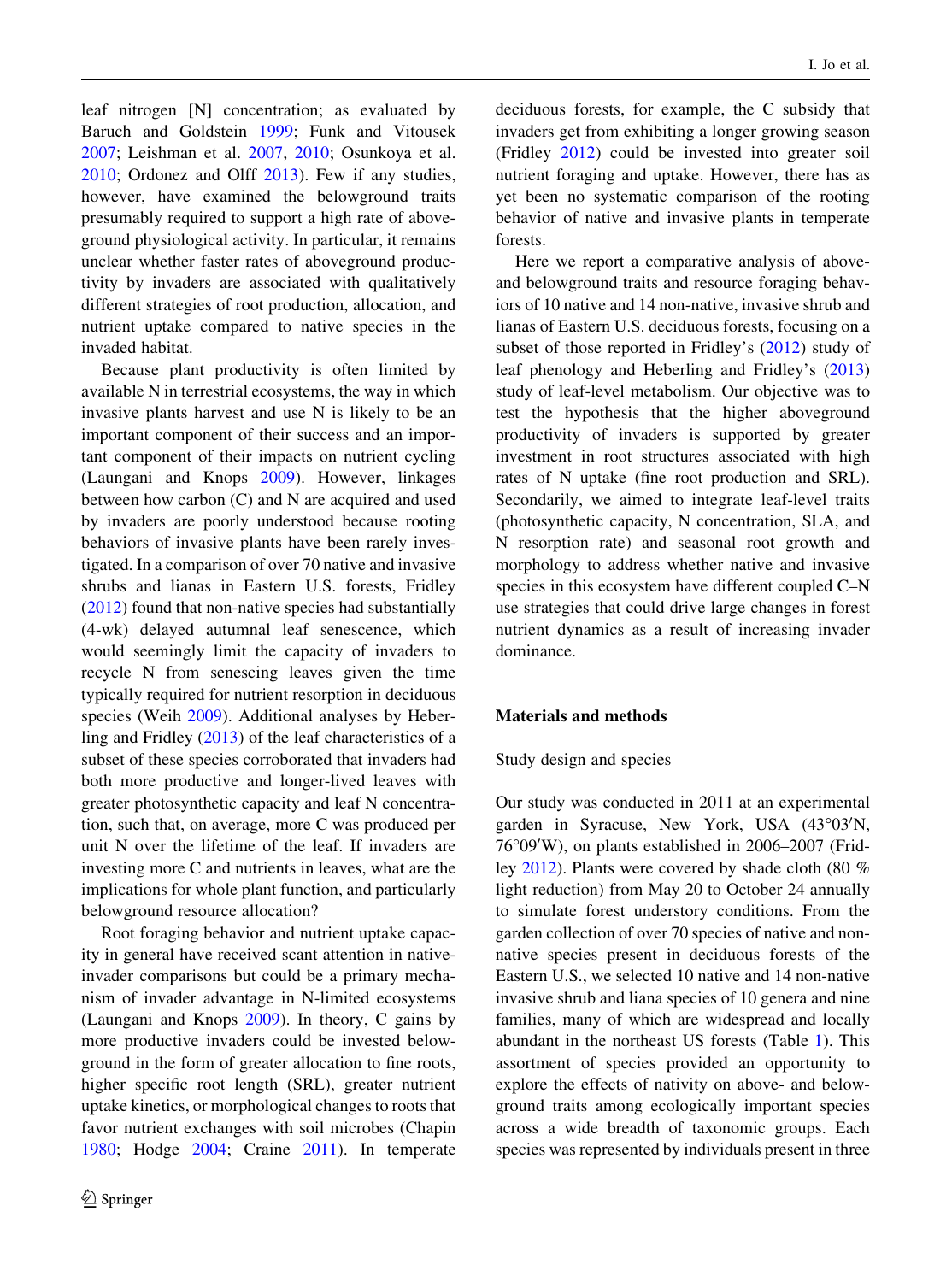| Family         | Species                           | Nativity   | Species symbol |
|----------------|-----------------------------------|------------|----------------|
| Berberidaceae  | Berberis thunbergii               | Non-native | <b>BETH</b>    |
| Celastraceae   | Celastrus orbiculatus             | Non-native | <b>CEOR</b>    |
|                | Celastrus scandens                | Native     | <b>CESC</b>    |
| Elaeagnaceae   | Elaeagnus commutata <sup>a</sup>  | Native     | <b>ELCO</b>    |
|                | Elaeagnus multiflora <sup>a</sup> | Non-native | <b>ELMU</b>    |
|                | Elaeagnus umbellata <sup>a</sup>  | Non-native | <b>ELUM</b>    |
| Rhamnaceae     | Frangula alnus                    | Non-native | <b>FRAL</b>    |
|                | Frangula caroliniana              | Native     | <b>FRCA</b>    |
|                | Rhamnus cathartica                | Non-native | <b>RHCA</b>    |
|                | Rhamnus davurica                  | Non-native | <b>RHDA</b>    |
| Caprifoliaceae | Lonicera canadensis               | Native     | <b>LOCA</b>    |
|                | Lonicera fragrantissima           | Non-native | <b>LOFR</b>    |
|                | Lonicera japonica                 | Non-native | <b>LOJA</b>    |
|                | Lonicera maackii                  | Non-native | <b>LOMA</b>    |
|                | Lonicera morrowii                 | Non-native | <b>LOMO</b>    |
|                | Lonicera sempervirens             | Native     | LOSE           |
|                | Lonicera tatarica                 | Non-native | <b>LOTA</b>    |
|                | Lonicera villosa                  | Native     | LOVIV          |
| Adoxaceae      | Viburnum dilatatum                | Non-native | <b>VIDI</b>    |
|                | Viburnum lantana                  | Non-native | <b>VILA</b>    |
|                | Viburnum prunifolium              | Native     | <b>VIPR</b>    |
|                | Sambucus racemosa                 | Native     | <b>SARA</b>    |
| Hamamelidaceae | Hamamelis virginiana              | Native     | <b>HAVI</b>    |
| Lauraceae      | Lindera benzoin                   | Native     | <b>LIBE</b>    |

<span id="page-2-0"></span>Table 1 Study species (for nativity derivations see Fridley [2008](#page-8-0))

<sup>a</sup> N-fixing species

replicate blocks  $(N = 3)$ , except for *Lonicera morrowii*  $(N = 2)$ .

# Leaf and root sampling

Three to five healthy fully developed leaves were collected at random from each plant every 2 months, July to November, to determine leaf N and C concentration. Ten leaves were sampled from Berberis thunbergii due to their small size. Leaves were pooled for each individual and sample date for analysis. To determine leaf N resorption, abscised leaves were collected after branches of each plant were gently shaken. Leaves were sampled every other day from October to November. Because of a marked increase in the rate of leaf abscission after the first frost date (October 27), leaves that abscised before and after this date were analyzed separately.

Root production was determined using point-inspace ingrowth cores, which allow for sequential root sampling from the same locations, to predict root production during the measurement period (Milchunas et al. [2005](#page-9-0)). Ingrowth cores (4 cm diameter  $\times$  10 cm height) were constructed with plastic netting  $(1 \times 1$  cm mesh). Two ingrowth cores were installed on opposite sides and 15 cm from the main stem of each plant in May 2011. After installation, cores were filled with root-free soil collected from within the garden. To prevent root intrusion from neighboring plants, a 45 cm wide  $\times$  15 cm deep aluminum shield was installed 20 cm on the outside, relative to the target individual, of each ingrowth core to a 12 cm depth. Soil cores were sampled every 2 months, July to November, using a stainless core sampler (4 cm diameter). There was no significant soil disturbance around any of the ingrowth cores during the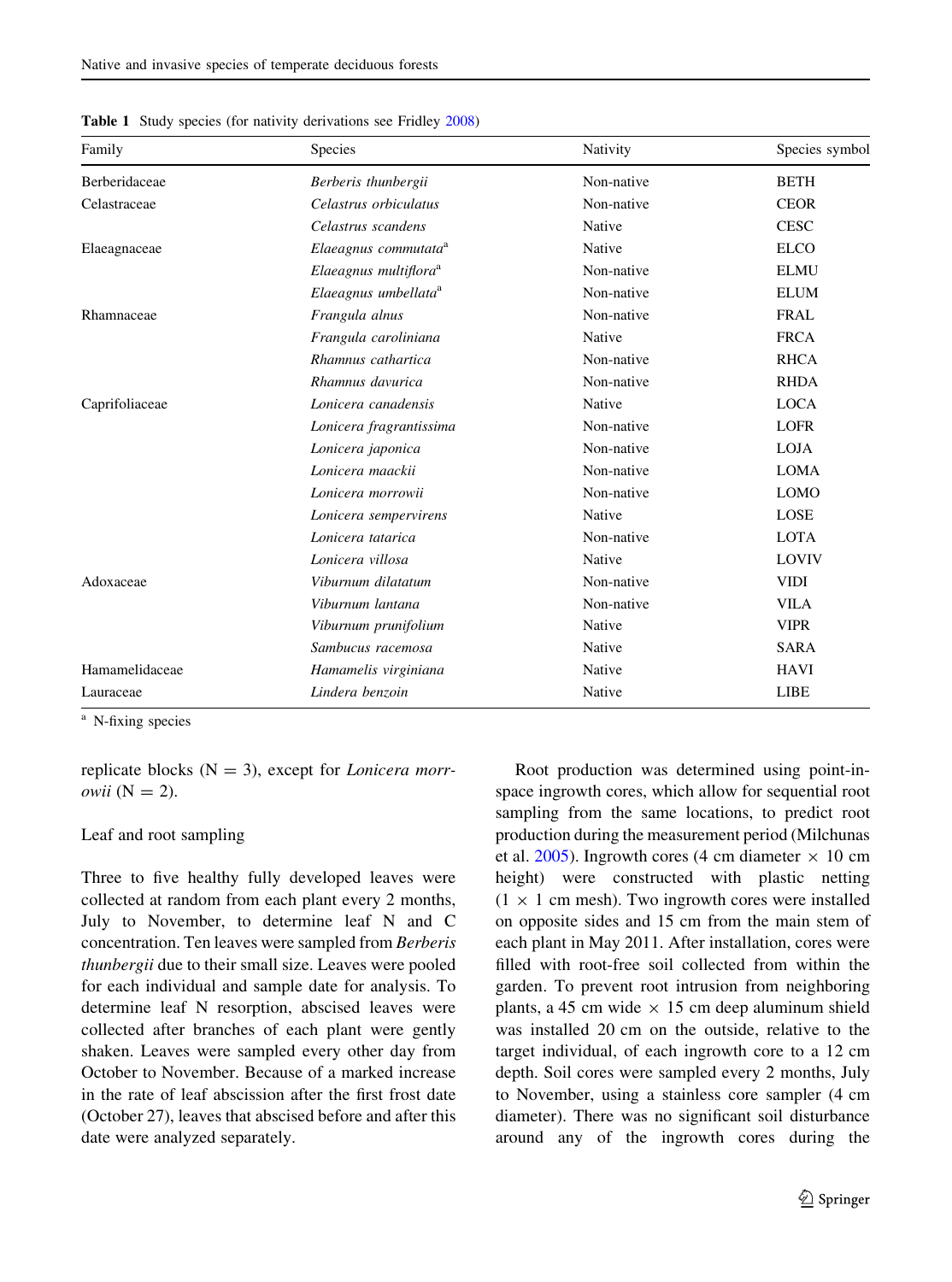experiment. After sampling, ingrowth cores were refilled with root-free soil collected during the previous sample date. Soil cores were kept frozen until processed.

# Leaf traits

The total leaf area of each individual was measured in July, September, and November 2011. We selected five branches randomly and counted the number of leaves attached to each branch. Leaf area was measured using a portable leaf area meter (LI-3000C, LI-COR Biosciences, Lincoln, Nebraska, USA) on three leaves evenly distributed between the tip and base of each branch. Total branch length was measured for each individual plant. Total leaf area for each of the five branches was calculated by multiplying average leaf area of the three selected leaves and the total leaf number of each branch. Leaf area per unit branch length for each branch was calculated by dividing total leaf area by branch length. Total leaf area for each individual  $(m^2 \text{ plant}^{-1})$  was calculated by multiplying total branch length and average leaf area per unit branch length. For small plants, leaf area was measured for six leaves randomly selected from the plant and total leaf number was determined for the entire plant.

Leaves sampled for C and N concentration were dried at 60  $\degree$ C for > 2 days and ground with a hand mill to a fine powder. Total C and N concentration were determined using an elemental CN analyzer (NC 2100, Thermo Quest CE Instruments, Milan, Italy). Leaf N resorption rate was determined by the following equation (Vergutz et al. [2012](#page-9-0)):

Leaf N resorption rate =  $\frac{N_{\text{max}} - N_{\text{abscised}} \times \text{MLCF}}{N_{\text{max}}}$  $\times$  100

where  $N_{\text{max}} =$  maximum leaf N concentration of leaves collected in July and September,  $N_{\text{abscised}} =$ leaf N concentration of abscised leaves, and  $MLCF$  = mass loss correction factor for each species calculated from changes in leaf mass per unit area between fresh leaves sampled in August and abscised leaves collected at the end of the growing season in 2013. Leaf N resorption rates before and after the first frost were determined separately. To obtain an estimate of the maximum leaf N resorption potential

of each species, we used the maximum resorption value of calculations using abscised leaves before and after the first frost date.

# Root traits

We pooled roots present in paired ingrowth cores for each individual and sample date. Roots were picked with forceps from the soil collected from the cores and washed gently with distilled water. Plants that had no roots in their ingrowth cores for all three sampling periods were excluded from the analyses. This only changed the number of replicates per species and all the species were included in the analyses. After removing roots and organic debris, soils were sieved (2 mm), dried, and stored at room temperature until used to refill cores in the field. A subset of each soil sample was used to determine C and N concentration. Live roots were separated based on root morphology and color, scanned with a transparency scanner (Umax Power Look II, Umax Technologies, Inc., Taiwan) and analyzed for length and volume using DELTA-T SCAN software (Kirchhof and Pendar [1993](#page-8-0)). We measured traits on roots  $\leq$ 1 mm in diameter (representing 98.7 % of roots collected from ingrowth cores) that were younger than 2 months and assumed to be involved in resource foraging rather than storage. Separated roots were dried at 60 °C for  $>2$  days to measure biomass and total C and N concentration was determined using same method for leaf tissue analysis. Root growth (length and biomass) for each ingrowth period, SRL (m  $g^{-1}$ ), and root tissue density (RTD;  $g \text{ cm}^{-3}$ ) were calculated based on root biomass and image analyses.

#### Statistical analyses

Plant and soil traits were compared across native and non-native species using linear mixed effects (LME) models. Nativity was treated as a fixed effect and block, genus, and individual plants were treated as random effects. Genus was included as a random effect to account for correlated trait variation contributed by shared phylogeny. Frangula and Rhamnus are sister genera in the Rhamnaceae (Richardson et al. [2000](#page-9-0)) and were treated as one group in LMEs. We tested for fixed effects by comparing full models to a null model with only the random effects based on maximum likelihood with the 'lme4' package for R (Bates [2010\)](#page-8-0). Total leaf area, root production (total root length), and SRL data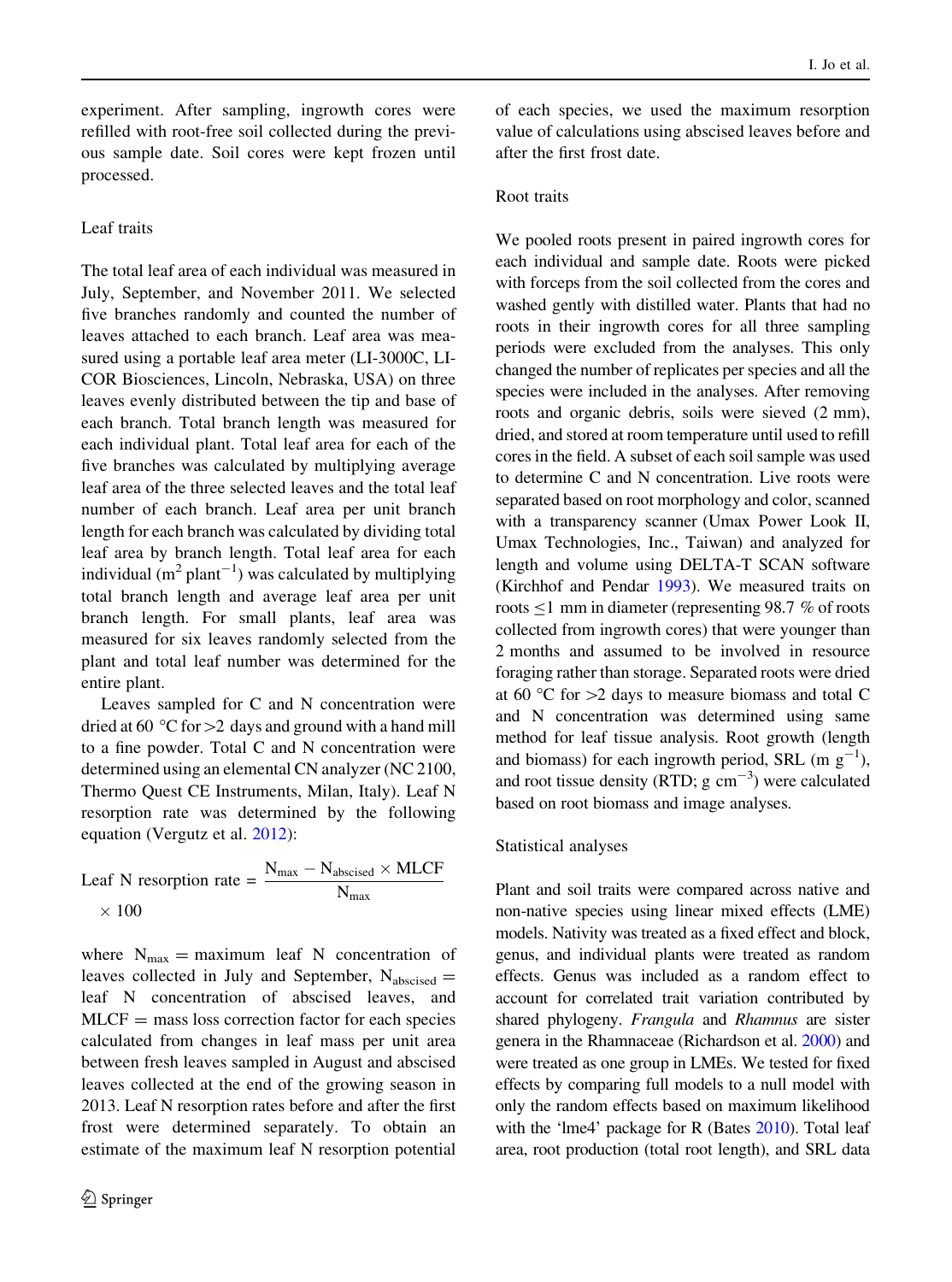<span id="page-4-0"></span>

| Table 2 Plant and soil attributes associated with nativity (Native vs. Non-native) and sampling date (Time) for three sampling periods (July, September, and November) |                     |            |                                |                                     |                                       |                      |          |         |
|------------------------------------------------------------------------------------------------------------------------------------------------------------------------|---------------------|------------|--------------------------------|-------------------------------------|---------------------------------------|----------------------|----------|---------|
| Traits                                                                                                                                                                 | Units               | Nativity   | SE<br>Mean $(N)$ $\pm$         |                                     |                                       | ML test" $(P$ value) |          |         |
|                                                                                                                                                                        |                     |            | July                           | September                           | November                              | Nativity × Time      | Nativity | Time    |
| Total leaf area (TLA) <sup>†</sup>                                                                                                                                     | $\mathbf{n}^2$      | Native     | $2.96^{\circ}$ (30) $\pm$ 1.19 | $3.42^{\circ\circ}$ (30) $\pm$ 1.33 | $0.61^4$ (30) $\pm$ 0.21              | 0.7436               | 0.001    | 0.001   |
|                                                                                                                                                                        |                     | Non-native | $4.03^{\circ}$ (41) $\pm$ 0.46 | $4.72^{b}$ (40) $\pm$ 0.50          | $1.99^{\circ}$ (41) $\pm$ 0.45        |                      |          |         |
| Leaf N concentration (LN)                                                                                                                                              | $\%$ $_{\rm mass}$  | Native     | $2.79^{ab}$ (30) $\pm$ 0.14    | $2.61^{\circ}$ (30) $\pm$ 0.10      | $1.69^{\circ}$ (25) $\pm$ 0.10        | 0.3681               | 0.001    | $0.001$ |
|                                                                                                                                                                        |                     | Non-native | $3.19^{\circ}$ (40) $\pm$ 0.14 | 3.10 <sup>ac</sup> (41) $\pm$ 0.13  | $2.17^d$ (37) $\pm$ 0.13              |                      |          |         |
| Leaf C:N ratio (LCN)                                                                                                                                                   |                     | Native     | $18.0^a$ (30) $\pm$ 0.91       | $18.5^a$ (30) $\pm$ 0.71            | $28.9^{\circ}$ (25) $\pm$ 1.56        | 0.1455               | 0.0015   | 0.001   |
|                                                                                                                                                                        |                     | Non-native | $15.7^a (40) \pm 0.65$         | $15.9^a$ (41) $\pm$ 0.59            | $24.3^{\rm b}$ (37) $\pm$ 1.62        |                      |          |         |
| Fine root production $(TFRL)^{\dagger}$ m 100 cm <sup>-3</sup> soil                                                                                                    |                     | Native     | $0.38^{ab}$ (23) $\pm$ 0.09    | $0.50^{ab}$ (23) $\pm$ 0.16         | $0.10^{\circ}$ (23) $\pm$ 0.04        | 0.5037               | 0.0498   | 0.001   |
|                                                                                                                                                                        |                     | Non-native | $0.58^{\circ}$ (38) $\pm$ 0.08 | $0.81^{\rm b}$ (38) $\pm$ 0.16      | $0.19^{ac}$ (38) $\pm$ 0.06           |                      |          |         |
| Specific root length (SRL) <sup>†</sup>                                                                                                                                | $m g^{-1}$          | Native     | $67.8^{\circ}$ (22) $\pm$ 6.3  | $70.7ab$ (19) $\pm$ 8.3             | $69.8^a$ (16) $\pm$ 8.1               | 0.7358               | 0.0019   | 0.6097  |
|                                                                                                                                                                        |                     | Non-native | $86.3^{ab}$ (37) $\pm$ 6.6     | $113.2^{ab}$ (35) $\pm 10.5$        | $98.5^{\circ}$ (25) $\pm$ 10.5        |                      |          |         |
| Root tissue density (RTD)                                                                                                                                              | $g \text{ cm}^{-3}$ | Native     | $0.14^{\circ}$ (22) $\pm$ 0.01 | $0.16^{ab}$ (19) $\pm$ 0.01         | $0.14^a$ (16) $\pm$ 0.02              | 0.1163               | 0.0036   | 0.3446  |
|                                                                                                                                                                        |                     | Non-native | $0.18^{ab}$ (37) $\pm$ 0.01    | $0.18^{ab}$ (35) $\pm$ 0.01         | $0.20^{b}$ (25) $\pm$ 0.01            |                      |          |         |
| Root N concentration (RN)                                                                                                                                              | $\%$ mass           | Native     | $3.35^{ab}$ (22) $\pm$ 0.12    | $3.27^{\rm bc}$ (16) $\pm$ 0.16     | $3.53^b$ (13) $\pm$ 0.13              | 0.4139               | 0.0042   | 0.6509  |
|                                                                                                                                                                        |                     | Non-native | $3.00^{ac}$ (35) $\pm$ 0.13    | $2.90^{\circ}$ (31) $\pm$ 0.13      | $2.66^{\circ}$ (19) $\pm$ 0.07        |                      |          |         |
| Root C:N ratio (RCN)                                                                                                                                                   |                     | Native     | $13.9^{ab}$ (22) $\pm$ 0.75    | $15.2^{bc}$ (16) $\pm$ 0.98         | $13.4^b$ (13) $\pm$ 0.61              | 0.1717               | 0.0161   | 0.3317  |
|                                                                                                                                                                        |                     | Non-native | $15.0^{bc}$ (35) $\pm$ 0.61    | $16.4^{\circ}$ (31) $\pm$ 0.71      | $17.0^{ac}$ (19) $\pm$ 0.40           |                      |          |         |
| Soil N concentration (SN)                                                                                                                                              | $\%$ mass           | Native     | $0.23^{ab}$ (23) $\pm$ 0.003   | $0.27^4$ (23) $\pm$ 0.005           | $0.25$ <sup>cd</sup> $(23) \pm 0.003$ | 0.2430               | 0.0204   | 0.001   |
|                                                                                                                                                                        |                     | Non-native | $0.21^a$ (38) $\pm$ 0.005      | $0.24^{\rm bc}$ (38) $\pm$ 0.009    | $0.25 \text{ °d} (38) \pm 0.004$      |                      |          |         |
| Soil C:N ratio (SCN)                                                                                                                                                   |                     | Native     | $13.0^{\circ}$ (23) $\pm$ 0.28 | $12.0^b$ (23) $\pm$ 0.23            | $11.9^{\rm b}$ (23) $\pm$ 0.10        | 0.3673               | 0.6673   | 0.001   |
|                                                                                                                                                                        |                     | Non-native | $13.3^{\circ}$ (38) $\pm$ 0.25 | $(2.0^{b} (38) \pm 0.24)$           | $11.9^{\circ}$ (38) $\pm$ 0.09        |                      |          |         |
| Means with different superscripts represent significant differences in measured traits between sampling times                                                          |                     |            |                                |                                     |                                       |                      |          |         |

 $\underline{\textcircled{\tiny 2}}$  Springer

\* Maximum likelihood ratio tests were used to assess significant trait differences between native and non-native species and over the growing season Maximum likelihood ratio tests were used to assess significant trait differences between native and non-native species and over the growing season

 $^\dagger$  Tested after log transformation Tested after log transformation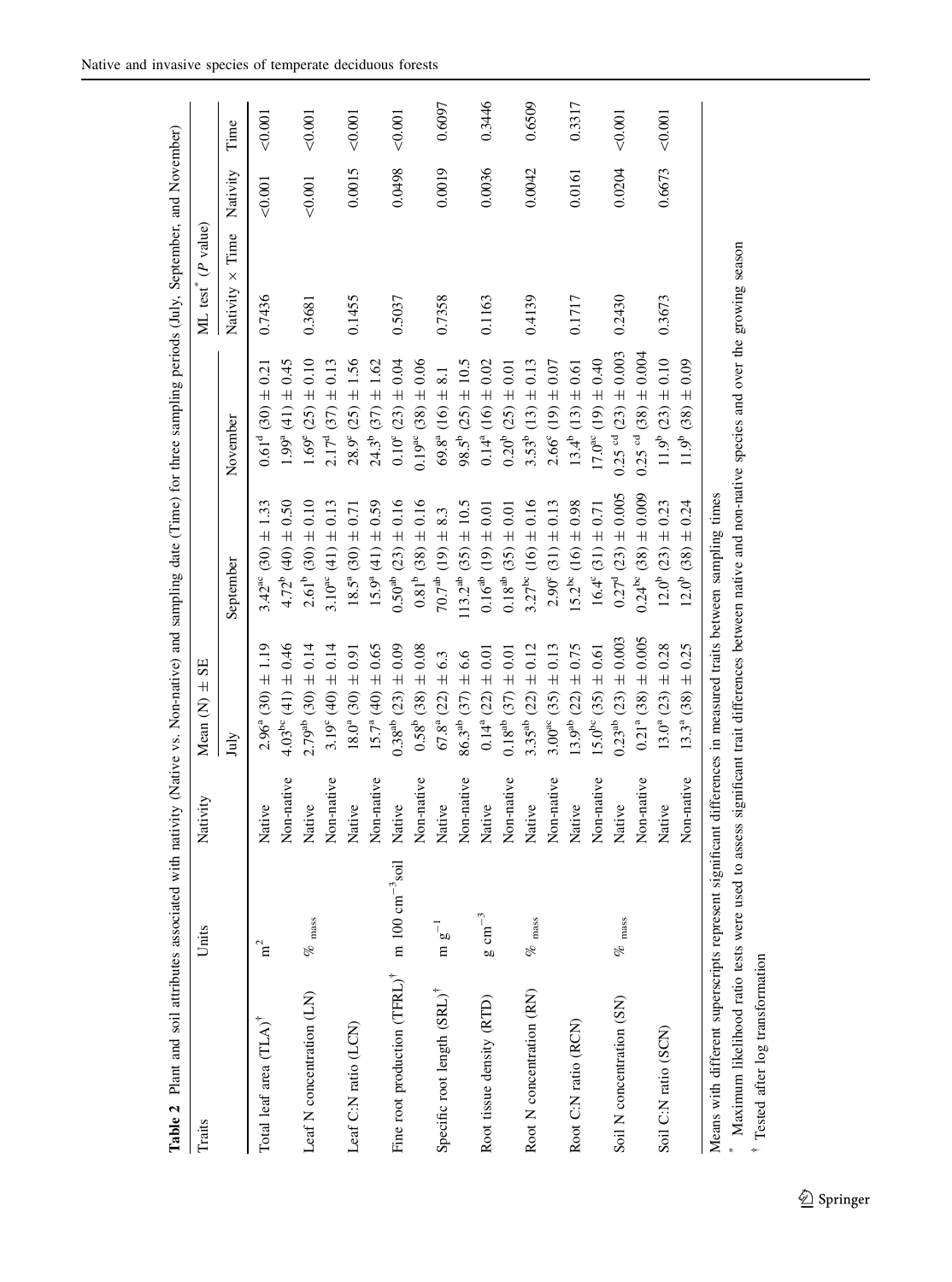<span id="page-5-0"></span>were normalized with log transformation. Post-hoc tests were conducted to evaluate pair-wise differences in measured traits between sampling times (Table [2\)](#page-4-0) using the *glht* function in the R 'multicomp' package (Hothorn et al. [2012](#page-8-0)). We performed a principal component analysis (PCA) to determine multivariate trait patterns of native and non-native species using all measured variables plus SLA, leaf dry matter content (LDMC), and maximum C assimilation rate  $(A<sub>max</sub>)$  measured on the same individuals in a previous study (Fridley [2012\)](#page-8-0). Total N and C concentrations of plant tissue and soil in July were used for the PCA analysis because majority of plants showed a peak above- and belowground growth during that period and excluding September and November data did not change ordination patterns. A bivariate relationship of SRL and leaf N resorption rate was analyzed via standardized major axis (SMA) regression. We tested for differences in elevation and slope between fitting lines for each group and a shift between groups along their common axis using the 'smatr' package for R (Warton and Warton [2007](#page-9-0); Warton et al. [2012](#page-9-0)). All statistical tests were performed in R version 2.14.1 (R Development Core Team [2011\)](#page-9-0).

# Results

## Leaf traits

Non-native species produced greater total leaf area  $(m<sup>2</sup>)$  than natives and had higher leaf N concentration and a lower leaf C:N ratio (Table [2](#page-4-0)). Leaf N decreased and the C:N ratio increased from July to November for both native and non-native species (Table [2](#page-4-0)). Natives had significantly greater leaf N resorption rates  $(P = 0.018, Fig. 1)$ . Rates of resorption ranged more widely among invasive species compared to native species; invasive honeysuckles including L. fragrantissima, L. japonica, and L. morrowii had particularly low leaf N resorption rates  $(<50 %)$ , while Celastrus spp., Viburnum spp., Frangula caroliniana, L. canadensis, and the common native shrubs Hamamelis virginiana and Lindera benzoin had high resorption rates  $(>65 \%)$  (Fig. 1).

Root traits and associated soil properties

We found significant differences between native and non-native species in all root traits measured



Fig. 1 Relationships between specific root length (SRL) and leaf N resorption rate. The dark gray arrow indicates the shifted distribution of non-natives and the light gray arrow indicates the shifted distribution of native species along a common slope (solid line). Point symbols indicate species identity as listed in Table [1](#page-2-0). Error bars are  $\pm$  SE. In box plots, white boxes represent natives and gray boxes represent non-natives. Asterisks on the box plots represent significance level of mean differences between native and non-native species ( $P < 0.05$ , \*\* $P < 0.01$ , and \*\*\* $P < 0.001$ )

(Table [2](#page-4-0)). Non-native species had greater fine root production, SRL, RTD, and root C:N ratio, and lower root N concentration. Several traits varied seasonally, such as root production; however, SRL, RTD, root N, and root C:N ratio did not (Table [2\)](#page-4-0). Soil N concentration was significantly higher under native shrubs and lianas and lower in July compared to September and November. Soil N concentrations among roots of non-native species were on average 11 % lower than those associated with natives during the growing season (July and September), but recovered to the similar level as those of native species in November (Table [2](#page-4-0)). Soil C:N ratio was highest in July and decreased in September and November (Table [2](#page-4-0)).

#### Multivariate trait analysis

A principal components analysis that included all the plant and soil characteristics showed significant separation between native and non-native species along PC1 ( $P = 0.022$ ) and 2 ( $P < 0.001$ ) axes, but not axis  $3 (P = 0.54)$  (Fig. [2\)](#page-6-0). The PC1 axis, which accounted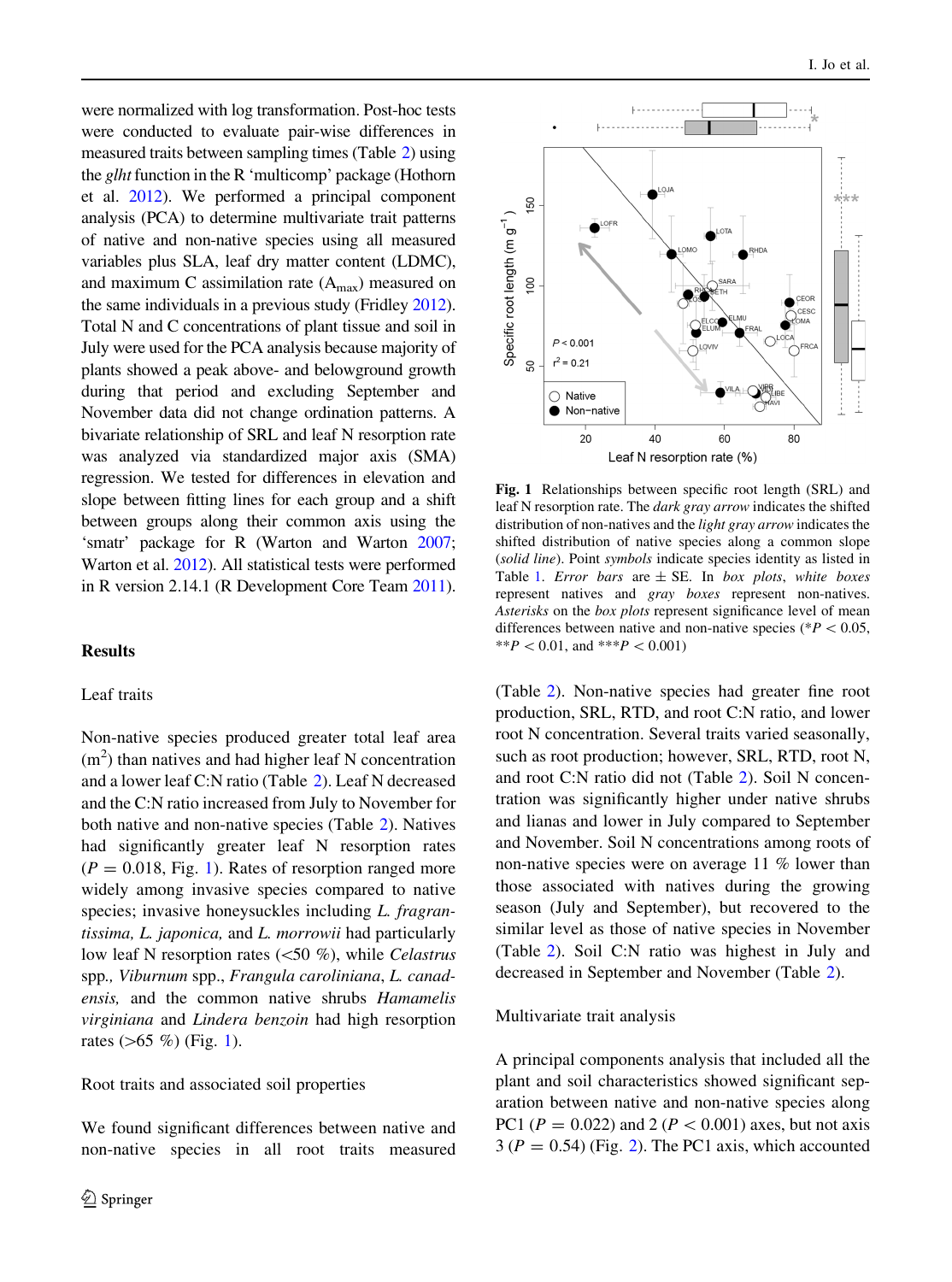<span id="page-6-0"></span>

Fig. 2 Principal Components Analysis of leaf and root traits of native and non-native shrubs and lianas from a common garden experiment. a Species scores along two major principal components (PC1 and PC2) and b vectors representing the coefficients of the traits on the principal components. See Table [2](#page-4-0) and Table S1 (Online Resource) for descriptions of the trait abbreviations (''LNrsp'' denotes leaf N resorption rate). The symbol beside each point indicates species identity (see Table [1](#page-2-0)). *Error bars* are  $\pm$  SE. *Box plots* indicate a separation of species scores for each principal component by nativity. White boxes represent natives and gray boxes represent nonnatives. Asterisks on the box plots represent significance level of mean differences between native and non-native species  $(*P < 0.05, **P < 0.01, and **P < 0.001)$ 

for 25.2 % of trait variation, separated species according to traits associated with tissue chemistry and leaf morphology (leaf N and CN ratio, root N and CN ratio, SLA, and LDMC; Fig. 2 and Table S1 [Online Resource]). The PC2 axis, which accounted for 13.9 % of trait variation, discriminated species based on their belowground N foraging ability (fine root production and SRL), tissue chemistry (root N and CN ratio, leaf C), and RTD (Fig. 2 and Table S1 [Online Resource]). The PC3 axis accounted for 11.0 % of trait variation and was most closely associated with soil chemistry (soil C, N, and CN ratio) (Table S1 [Online Resource]). On the PC1 and PC2 plane, invaders were clustered toward a suite of traits linked to higher above- and belowground growth rates (leaf N, SLA, total leaf area, photosynthetic rate, fine root production, and SRL) as opposed to natives, which exhibited traits related to a more conservative growth strategy (higher LDMC, leaf N resorption rate, leaf C, and CN ratio) (Fig. 2).

#### Leaf N resorption and root foraging ability

SRL declined with increased leaf N resorption rate, and SMA analysis revealed a significant shift  $(P<0.001)$  along a common slope for native and non-native species  $(r^2 = 0.21, P < 0.001,$  $(r^2 = 0.21, P < 0.001,$  $(r^2 = 0.21, P < 0.001,$  Fig. 1), although this shift was dominated by native and nonnative species of Lonicera. Invasive honeysuckles (L. fragrantissima, L. japonica, and L. morrowii) had low leaf N resorption rates, but high SRL, in contrast to native shrubs (e.g., H. virginiana, L. benzoin, F. caroliniana, and native Viburnum spp.) that had relatively high resorption rates and low SRL (Fig. [1](#page-5-0)). We did not find any other significant bivariate correlations between above- and belowground traits.

# **Discussion**

Across a wide variety of ecosystems, non-native invasive species typically exhibit higher rates of productivity than co-occurring natives (Liao et al. [2008;](#page-9-0) van Kleunen et al. [2010](#page-9-0); Vila` et al. [2011](#page-9-0)). This is generally true for invaders in Eastern U.S. forests. Results of our work on this group of deciduous forest species (Fridley [2012](#page-8-0); Heberling and Fridley [2013](#page-8-0); this study) show that, compared to both widespread and closely related native species, invaders on average have higher maximum photosynthetic capacity, higher leaf N concentration, faster rates of leaf production and shoot elongation, and a greater total amount of root production. Greater whole-plant productivity of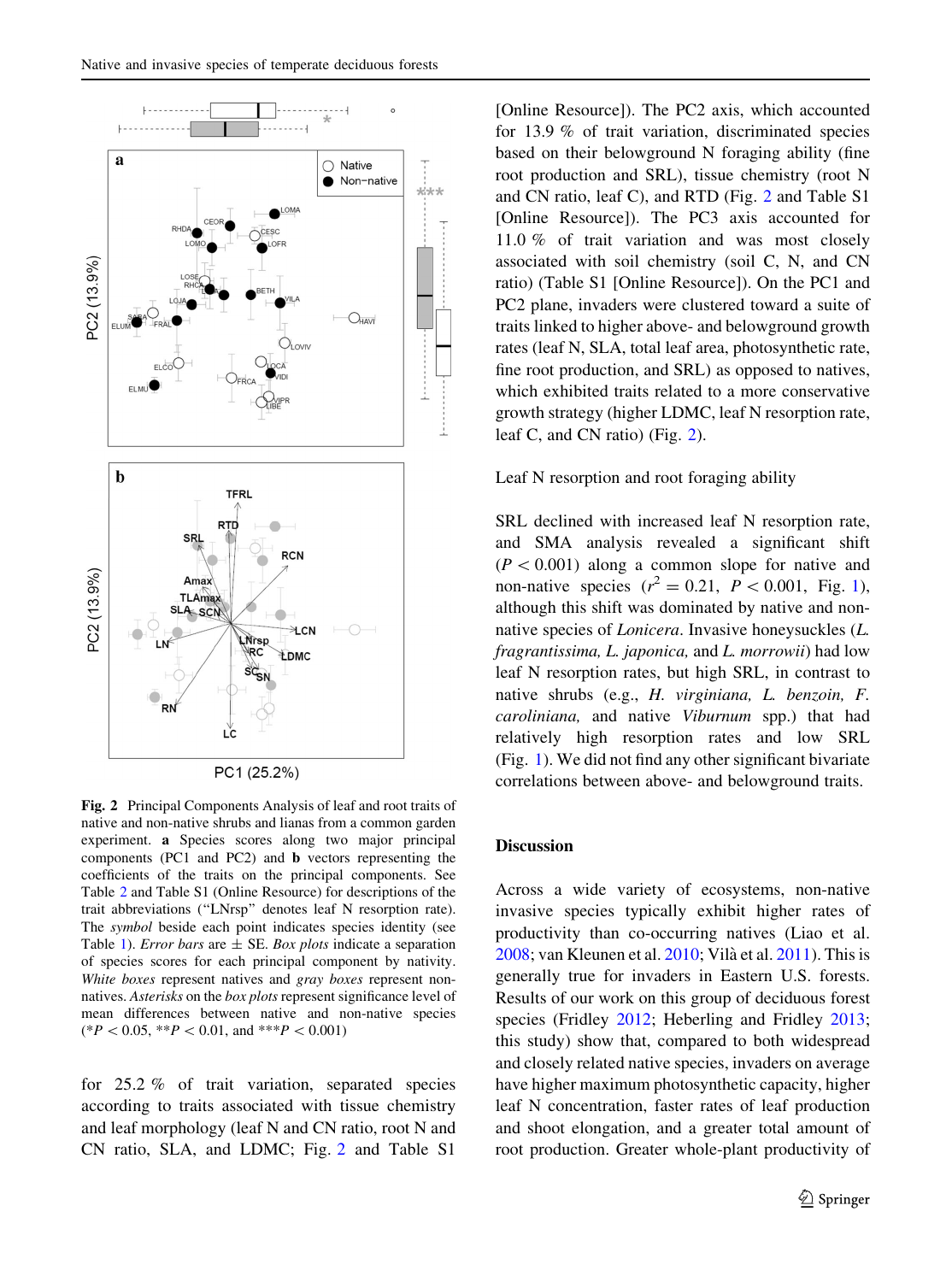invaders begs the question as to how such rates of production are maintained under the same resource conditions as natives. One possibility is that where plant growth is limited by soil N supply, invaders exhibit greater photosynthetic N use efficiency at the leaf level (Funk and Vitousek [2007;](#page-8-0) Leishman et al. [2010;](#page-8-0) Ordonez et al. [2010;](#page-9-0) Ordonez and Olff [2013](#page-9-0)). This is true in our study system only as a consequence of the greater leaf longevity of invaders (Heberling and Fridley [2013\)](#page-8-0), and comes with the apparent cost of lower leaf N resorption. If invaders are investing more photosynthate in leaves to promote longevity but are losing more leaf N as a result of delayed senescence, how are they able to maintain such high leaf N over the growing season?

In this study we focus on the hypothesis that greater invader productivity is part of an integrated strategy of shoot and root foraging behavior, where greater light harvesting ability is driven by differences in N uptake and use throughout the growing season. Very few studies have addressed differences in root traits and foraging behavior between native and invasive species or have attempted to integrate above- and belowground resource foraging strategies for invaders of high productivity (Craine and Lee [2003\)](#page-8-0). Our measurements on 10 native and 14 non-native invasive woody species common to Eastern U.S. forests revealed greater rates of fine root proliferation, higher SRL, and lower root N in invaders. The higher root N concentrations of native species may be indicative of more effective mycorrhizal symbioses. However, as most of our study species, including non-natives, have mycorrhizal roots (Brundrett et al. [1990](#page-8-0); Wang et al. [2006;](#page-9-0) Akhmetzhanova et al. [2012\)](#page-8-0), whether nonnative species associate with more effective N foraging mycorrhizal symbionts remains to be tested. Allocation to fine roots with high SRL is associated with nutrient foraging ability (Eissenstat [1991](#page-8-0); Reich et al. [1998](#page-9-0); Comas and Eissenstat [2004](#page-8-0); Hodge [2004](#page-8-0)), suggesting invaders are more effective foragers for soil nutrients including N (Liao et al. [2008](#page-9-0); van Kleunen et al. [2010;](#page-9-0) Vilà et al. [2011](#page-9-0)). To our knowledge, these are the first results suggesting a distinct belowground growth strategy for invaders across a taxonomcally diverse sample of native and non-native species.

The negative relationship between SRL and leaf N resorption may indicate an overall tradeoff between the production of fine, physiologically active roots for efficient root N foraging (Reich et al. [1998\)](#page-9-0) and plant N retention. Dispersion around the linear function in Fig. [1](#page-5-0) may in part be due to a relatively large phylogenetic effect on SRL (high between-genus effect in Table S2 [Online Resource]), and much of the noted shift in the SRL-N resorption tradeoff was due to our largest single clade of Lonicera, suggesting this tradeoff is most apparent among closely related species and weakens in larger phylogenetic contrasts. However, overall, invaders in our study exhibited significantly lower leaf N resorption rates during leaf senescence than natives. These results are consistent with recent meta-analyses of leaf nutrient resorption rates showing that species of lower leaf N have higher N resorption rates (Kobe et al. [2005](#page-8-0); Vergutz et al. [2012\)](#page-9-0).

Why should invaders exhibit higher rates of N uptake, along with corresponding lower N resorption rates, than native species in Eastern U.S. forests? We suggest that the explanation may hinge on the time required for nutrient resorption (Weih [2009](#page-9-0)), which necessitates relatively early initiation of autumnal leaf senescence and results in reduced C gain at the end of the growing season. Fridley ([2012\)](#page-8-0) showed that, with only a few exceptions, invaders in our study exhibited later leaf senescence and greater autumnal C gain than native species. With reduced time for senescence before damaging frosts, invaders lose a greater amount of leaf N than natives but in return get a C subsidy that can be up to a fourth of annual C gain (Fridley [2012](#page-8-0)). In turn, this added energetic resource could fuel greater N foraging ability of invaders, allowing more effective recapture of lost N before the next growing season. We expect this strategy to be more associated with species adapted to habitats of high N supply rates, where re-uptake of lost N would be less costly (Chapin [1980;](#page-8-0) Craine [2011\)](#page-8-0). If true, it remains a mystery why invaders would adopt this strategy in contrast to the N conservation strategy adopted by natives, although enhanced supply rates of N across Eastern North America in the twentieth Century from industrial and agricultural pollution (Aber et al. [1989\)](#page-8-0) or nitrification-stimulating earthworm invasions (Nuzzo et al. [2009\)](#page-9-0) may be contributing factors. Future studies of native-invader performance across a N gradient would help resolve this issue.

Replacement of more nutrient-conserving native species with non-native species that have both more nutrient-rich leaf litter and greater capacity for nutrient uptake is likely to shift rates of nutrient cycling in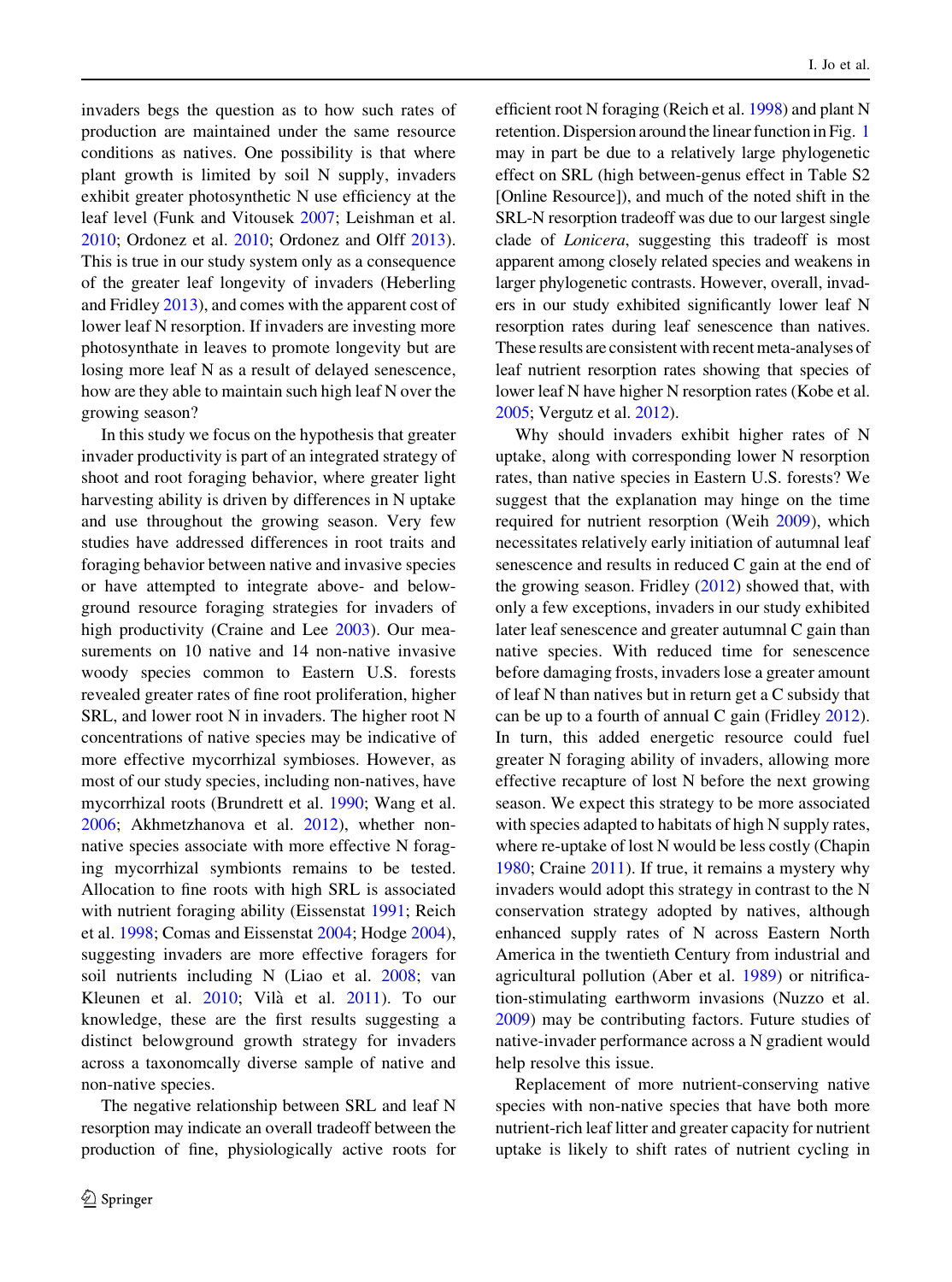<span id="page-8-0"></span>invaded deciduous forests (Liao et al. [2008](#page-9-0)). In this study, invaders reduced the soil N concentration 11 % more than natives during the growing season. We note that our study soils were not subject to the same rate and type of leaf litter input found under canopy trees and likely did not support the same microbial communities as natural forest stands. Nevertheless, we predict that rates of forest nutrient cycling have increased and the competition for mineralized N has strengthened significantly as a result of increasing dominance of non-native shrubs and lianas, potentially changing ecosystem C and nutrient fluxes and shifting the composition of microbial communities (Kourtev et al. 2002; Ashton et al. 2005; Liao et al. [2008](#page-9-0); Lee et al. 2012). Experiments designed to isolate long-term plant-soil feedbacks in stands dominated by native and invasive understory species would go a long way toward improving our understanding of changes in ecosystem functioning in temperate forests as a result of species invasions.

Acknowledgments We thank A. Craddock and Syracuse University for support of the experimental garden.

# References

- Aber JD, Nadelhoffer KJ, Steudler P, Melillo JM (1989) Nitrogen saturation in northern forest ecosystems. Bioscience 39:378–386. doi:[10.2307/1311067](http://dx.doi.org/10.2307/1311067)
- Akhmetzhanova AA, Soudzilovskaia NA, Onipchenko VG, Cornwell WK, Agafonov VA, Selivanov IA, Cornelissen JHC (2012) A rediscovered treasure: mycorrhizal intensity database for 3000 vascular plant species across the former Soviet Union: ecological Archives E093-059. Ecology 93:689–690. doi:[10.1890/11-1749.1](http://dx.doi.org/10.1890/11-1749.1)
- Ashton I, Hyatt L, Howe K, Gurevitch J, Lerdau M (2005) Invasive species accelerate decomposition and litter nitrogen loss in a mixed deciduous forest. Ecol Appl 15:1263–1272. doi[:10.1890/04-0741](http://dx.doi.org/10.1890/04-0741)
- Baruch Z, Goldstein G (1999) Leaf construction cost, nutrient concentration, and net  $CO<sub>2</sub>$  assimilation of native and invasive species in Hawaii. Oecologia 121:183–192. doi[:10.1007/s004420050920](http://dx.doi.org/10.1007/s004420050920)
- Bates DM (2010) lme4: Mixed-effects modeling with R. Springer, Berlin
- Brundrett M, Murase G, Kendrick B (1990) Comparative anatomy of roots and mycorrhizae of common Ontario trees. Can J Bot 68:551–578. doi:[10.1139/b90-076](http://dx.doi.org/10.1139/b90-076)
- Chapin FS III (1980) The mineral nutrition of wild plants. Annu Rev Ecol Syst 11:233–260. doi[:10.1146/annurev.es.11.110180.](http://dx.doi.org/10.1146/annurev.es.11.110180.001313) [001313](http://dx.doi.org/10.1146/annurev.es.11.110180.001313)
- Comas LH, Eissenstat DM (2004) Linking fine root traits to maximum potential growth rate among 11 mature

temperate tree species. Funct Ecol 18:388–397. doi:[10.](http://dx.doi.org/10.1111/j.0269-8463.2004.00835.x) [1111/j.0269-8463.2004.00835.x](http://dx.doi.org/10.1111/j.0269-8463.2004.00835.x)

- Craine JM (2011) Resource strategies of wild plants. Princeton University Press, Princeton
- Craine JM, Lee WG (2003) Covariation in leaf and root traits for native and non-native grasses along an altitudinal gradient in New Zealand. Oecologia 134:471–478. doi[:10.1007/](http://dx.doi.org/10.1007/s00442-002-1155-6) [s00442-002-1155-6](http://dx.doi.org/10.1007/s00442-002-1155-6)
- Eissenstat DM (1991) On the relationship between specific root length and the rate of root proliferation: a field study using citrus rootstocks. New Phytol 118:63–68. doi:[10.1111/j.](http://dx.doi.org/10.1111/j.1469-8137.1991.tb00565.x) [1469-8137.1991.tb00565.x](http://dx.doi.org/10.1111/j.1469-8137.1991.tb00565.x)
- Fridley JD (2008) Of Asian forests and European fields: eastern U.S. plant invasions in a global floristic context. PLoS ONE 3:e3630. doi:[10.1371/journal.pone.0003630](http://dx.doi.org/10.1371/journal.pone.0003630)
- Fridley JD (2012) Extended leaf phenology and the autumn niche in deciduous forest invasions. Nature 485:359–362. doi[:10.1038/nature11056](http://dx.doi.org/10.1038/nature11056)
- Funk JL, Vitousek PM (2007) Resource-use efficiency and plant invasion in low-resource systems. Nature 446:1079–1081. doi[:10.1038/nature05719](http://dx.doi.org/10.1038/nature05719)
- Heberling JM, Fridley JD (2013) Resource-use strategies of native and invasive plants in Eastern North American forests. New Phytol 200:523–533. doi[:10.1111/nph.12388](http://dx.doi.org/10.1111/nph.12388)
- Herron PM, Martine CT, Latimer AM, Leicht-Young SA (2007) Invasive plants and their ecological strategies: prediction and explanation of woody plant invasion in New England. Divers Distrib 13:633–644. doi[:10.1111/j.1472-4642.](http://dx.doi.org/10.1111/j.1472-4642.2007.00381.x) [2007.00381.x](http://dx.doi.org/10.1111/j.1472-4642.2007.00381.x)
- Hodge A (2004) The plastic plant: root responses to heterogeneous supplies of nutrients. New Phytol 162:9–24. doi:[10.](http://dx.doi.org/10.1111/j.1469-8137.2004.01015.x) [1111/j.1469-8137.2004.01015.x](http://dx.doi.org/10.1111/j.1469-8137.2004.01015.x)
- Hothorn T, Bretz F, Westfal P (2012) Package 'multcomp': simultaneous inference in general parametric models. R package version 1.2–13. Available at: [http://cran.r-project.](http://cran.r-project.org/web/packages/multcomp/) [org/web/packages/multcomp/](http://cran.r-project.org/web/packages/multcomp/) Last Accessed 15 March 2013
- Kirchhof G, Pendar K (1993) Delta-T SCAN user manual. Delta-T Devices Ltd, Cambridge
- Kobe RK, Lepczyk CA, Iyer M (2005) Resorption efficiency decreases with increasing green leaf nutrients in a global data set. Ecology 86:2780–2792. doi:[10.1890/04-1830](http://dx.doi.org/10.1890/04-1830)
- Kourtev P, Ehrenfeld J, Häggblom M (2002) Exotic plant species alter the microbial community structure and function in the soil. Ecology 83:3152–3166. doi:[10.1890/0012-](http://dx.doi.org/10.1890/0012-9658(2002)083%5b3152:EPSATM%5d2.0.CO;2) [9658\(2002\)083\[3152:EPSATM\]2.0.CO;2](http://dx.doi.org/10.1890/0012-9658(2002)083%5b3152:EPSATM%5d2.0.CO;2)
- Laungani R, Knops JMH (2009) Species-driven changes in nitrogen cycling can provide a mechanism for plant invasions. Proc Nat Acad Sci USA 106:12400–12405. doi:[10.](http://dx.doi.org/10.1073/pnas.0900921106) [1073/pnas.0900921106](http://dx.doi.org/10.1073/pnas.0900921106)
- Lee M, Flory S, Phillips R (2012) Positive feedbacks to growth of an invasive grass through alteration of nitrogen cycling. Oecologia 170:457–465. doi:[10.1007/s00442-012-2309-9](http://dx.doi.org/10.1007/s00442-012-2309-9)
- Leishman MR, Haslehurst T, Ares A, Baruch Z (2007) Leaf trait relationships of native and invasive plants: communityand global-scale comparisons. New Phytol 176:635–643. doi[:10.1111/j.1469-8137.2007.02189.x](http://dx.doi.org/10.1111/j.1469-8137.2007.02189.x)
- Leishman MR, Thomson VP, Cooke J (2010) Native and exotic invasive plants have fundamentally similar carbon capture strategies. J Ecol 98:28–42. doi[:10.1111/j.1365-2745.](http://dx.doi.org/10.1111/j.1365-2745.2009.01608.x) [2009.01608.x](http://dx.doi.org/10.1111/j.1365-2745.2009.01608.x)